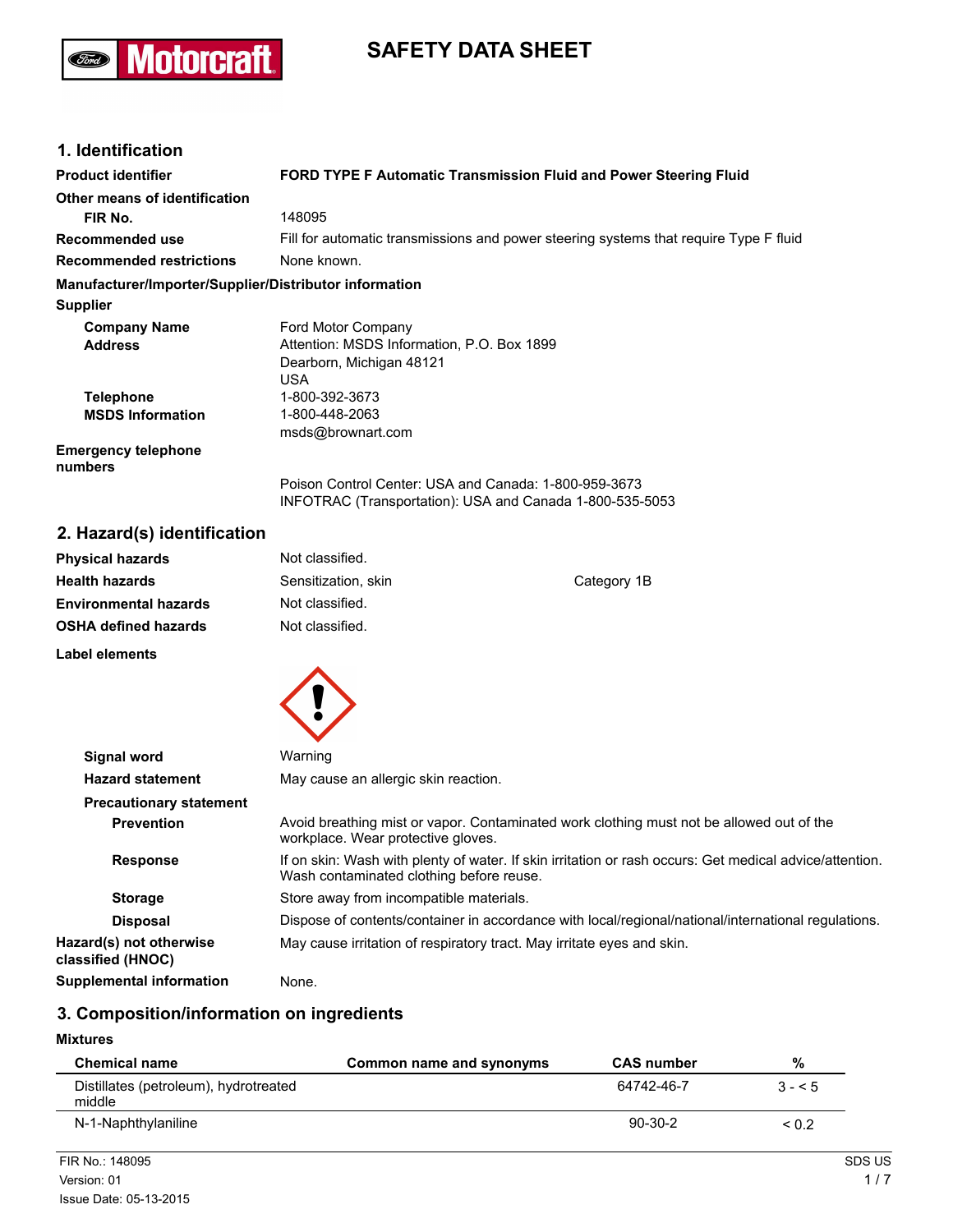Specific chemical identity and/or exact percentage (concentration) of composition has been withheld as a trade secret.

| 4. First-aid measures                                                               |                                                                                                                                                                                     |
|-------------------------------------------------------------------------------------|-------------------------------------------------------------------------------------------------------------------------------------------------------------------------------------|
| Inhalation                                                                          | Move to fresh air. Call a physician if symptoms develop or persist.                                                                                                                 |
| <b>Skin contact</b>                                                                 | Remove contaminated clothing immediately and wash skin with soap and water. In case of<br>eczema or other skin disorders: Seek medical attention and take along these instructions. |
| Eye contact                                                                         | Rinse with water. Get medical attention if irritation develops and persists.                                                                                                        |
| Ingestion                                                                           | Rinse mouth. Get medical attention if symptoms occur.                                                                                                                               |
| <b>Most important</b><br>symptoms/effects, acute and<br>delayed                     | May cause an allergic skin reaction. Dermatitis. Rash.                                                                                                                              |
| <b>Indication of immediate</b><br>medical attention and special<br>treatment needed | Provide general supportive measures and treat symptomatically. Keep victim under observation.<br>Symptoms may be delayed.                                                           |
| <b>General information</b>                                                          | Ensure that medical personnel are aware of the material(s) involved, and take precautions to<br>protect themselves. Wash contaminated clothing before reuse.                        |
| 5. Fire-fighting measures                                                           |                                                                                                                                                                                     |
| Suitable extinguishing media                                                        | Water fog. Foam. Dry chemical powder. Carbon dioxide (CO2).                                                                                                                         |
| Unsuitable extinguishing<br>media                                                   | Do not use water jet as an extinguisher, as this will spread the fire.                                                                                                              |
| Specific hazards arising from<br>the chemical                                       | During fire, gases hazardous to health may be formed. Upon decomposition, this product emits<br>carbon monoxide, carbon dioxide and/or low molecular weight hydrocarbons.           |
| Special protective equipment<br>and precautions for firefighters                    | Self-contained breathing apparatus and full protective clothing must be worn in case of fire.                                                                                       |
| <b>Fire fighting</b><br>equipment/instructions                                      | Move containers from fire area if you can do so without risk.                                                                                                                       |
| <b>Specific methods</b>                                                             | Use standard firefighting procedures and consider the hazards of other involved materials.                                                                                          |
| <b>General fire hazards</b>                                                         | No unusual fire or explosion hazards noted.                                                                                                                                         |
| 6. Accidental release measures                                                      |                                                                                                                                                                                     |

| <b>Personal precautions,</b><br>protective equipment and<br>emergency procedures | Keep unnecessary personnel away. Keep people away from and upwind of spill/leak. Wear<br>appropriate protective equipment and clothing during clean-up. Avoid contact with eyes, skin, and<br>clothing. Avoid breathing mist or vapor. Do not touch damaged containers or spilled material<br>unless wearing appropriate protective clothing. Ensure adequate ventilation. Local authorities<br>should be advised if significant spillages cannot be contained. For personal protection, see section<br>8 of the SDS. |
|----------------------------------------------------------------------------------|-----------------------------------------------------------------------------------------------------------------------------------------------------------------------------------------------------------------------------------------------------------------------------------------------------------------------------------------------------------------------------------------------------------------------------------------------------------------------------------------------------------------------|
| <b>Methods and materials for</b>                                                 | This product is miscible in water.                                                                                                                                                                                                                                                                                                                                                                                                                                                                                    |
| containment and cleaning up                                                      | Large Spills: Stop the flow of material, if this is without risk. Dike the spilled material, where this is<br>possible. Cover with plastic sheet to prevent spreading. Absorb in vermiculite, dry sand or earth<br>and place into containers. Following product recovery, flush area with water.                                                                                                                                                                                                                      |
|                                                                                  | Small Spills: Wipe up with absorbent material (e.g. cloth, fleece). Clean surface thoroughly to<br>remove residual contamination.                                                                                                                                                                                                                                                                                                                                                                                     |
|                                                                                  | Never return spills to original containers for re-use. For waste disposal, see section 13 of the SDS.                                                                                                                                                                                                                                                                                                                                                                                                                 |
| <b>Environmental precautions</b>                                                 | Avoid discharge into drains, water courses or onto the ground.                                                                                                                                                                                                                                                                                                                                                                                                                                                        |
| 7. Handling and storage                                                          |                                                                                                                                                                                                                                                                                                                                                                                                                                                                                                                       |
| <b>Precautions for safe handling</b>                                             | Avoid breathing mist or vapor. Avoid contact with eyes, skin, and clothing. Avoid prolonged<br>exposure. Provide adequate ventilation. Wear appropriate personal protective equipment. Observe<br>good industrial hygiene practices.                                                                                                                                                                                                                                                                                  |
| Conditions for safe storage,<br>including any incompatibilities                  | Store in original tightly closed container. Store away from incompatible materials (see Section 10<br>of the SDS).                                                                                                                                                                                                                                                                                                                                                                                                    |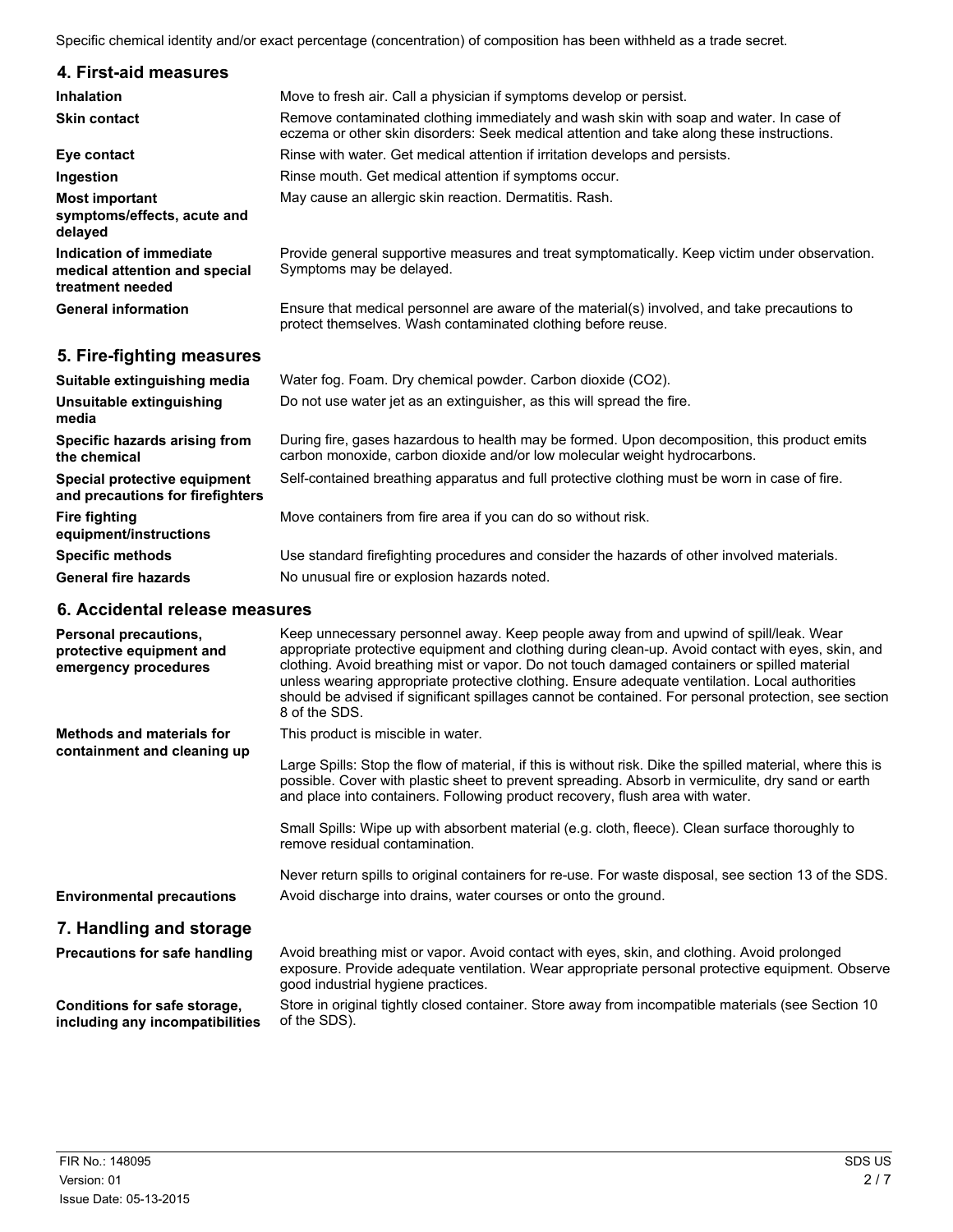## **8. Exposure controls/personal protection**

#### **Occupational exposure limits**

#### **US. OSHA Table Z-1 Limits for Air Contaminants (29 CFR 1910.1000) Components Type Value Form** Distillates (petroleum), 
PEL 5 mg/m3 Mist. hydrotreated middle (CAS 64742-46-7) **US. NIOSH: Pocket Guide to Chemical Hazards Components Type Value Form** Distillates (petroleum),  $STEL$  10 mg/m3 Mist. hydrotreated middle (CAS 64742-46-7) TWA 5 mg/m3 Mist. **Biological limit values** No biological exposure limits noted for the ingredient(s). **Appropriate engineering controls** Use adequate ventilation to control airborne concentrations below the exposure limits/guidelines. If user operations generate a vapor, dust and/or mist, use process enclosure, local exhaust ventilation, or other engineering controls to control airborne levels below the recommended exposure limits/guidelines. **Individual protection measures, such as personal protective equipment Eye/face protection** Wear safety glasses with side shields (or goggles). **Skin protection Hand protection** Suitable chemical protective gloves should be worn when the potential exists for prolonged or repeated skin exposure. The choice of an appropriate glove does not only depend on its material but also on other quality features and is different from one producer to the other. Nitrile gloves are recommended. **Other** Wear appropriate chemical resistant clothing. Wear appropriate chemical resistant clothing if applicable. **Respiratory protection** If engineering controls do not maintain airborne concentrations to a level which is adequate to protect worker health, an approved respirator must be worn. Respirator selection, use and maintenance should be in accordance with the requirements of OSHA Respiratory Protection Standard 29 CFR 1910.134 and/or Canadian Standard CSA Z94.4. **Thermal hazards** Wear appropriate thermal protective clothing, when necessary. **General hygiene considerations** Always observe good personal hygiene measures, such as washing after handling the material and before eating, drinking, and/or smoking. Routinely wash work clothing and protective equipment to remove contaminants. Contaminated work clothing should not be allowed out of the workplace.

#### **9. Physical and chemical properties**

| Appearance                                   |                                  |        |
|----------------------------------------------|----------------------------------|--------|
| <b>Physical state</b>                        | Liquid.                          |        |
| <b>Form</b>                                  | Lubricant.                       |        |
| Color                                        | Red.                             |        |
| Odor                                         | Hydrocarbon-like.                |        |
| <b>Odor threshold</b>                        | Not available.                   |        |
| pH                                           | Not available.                   |        |
| Melting point/freezing point                 | Not available.                   |        |
| Initial boiling point and boiling<br>range   | Not available.                   |        |
| <b>Flash point</b>                           | > 302.0 °F (> 150.0 °C) ASTM D93 |        |
| <b>Evaporation rate</b>                      | Not available.                   |        |
| <b>Flammability (solid, gas)</b>             | Not applicable.                  |        |
| Upper/lower flammability or explosive limits |                                  |        |
| <b>Flammability limit - lower</b><br>$(\%)$  | Not available.                   |        |
| <b>Flammability limit - upper</b><br>(%)     | Not available.                   |        |
| FIR No.: 148095                              |                                  | SDS US |
| Version: 01                                  |                                  | 3/7    |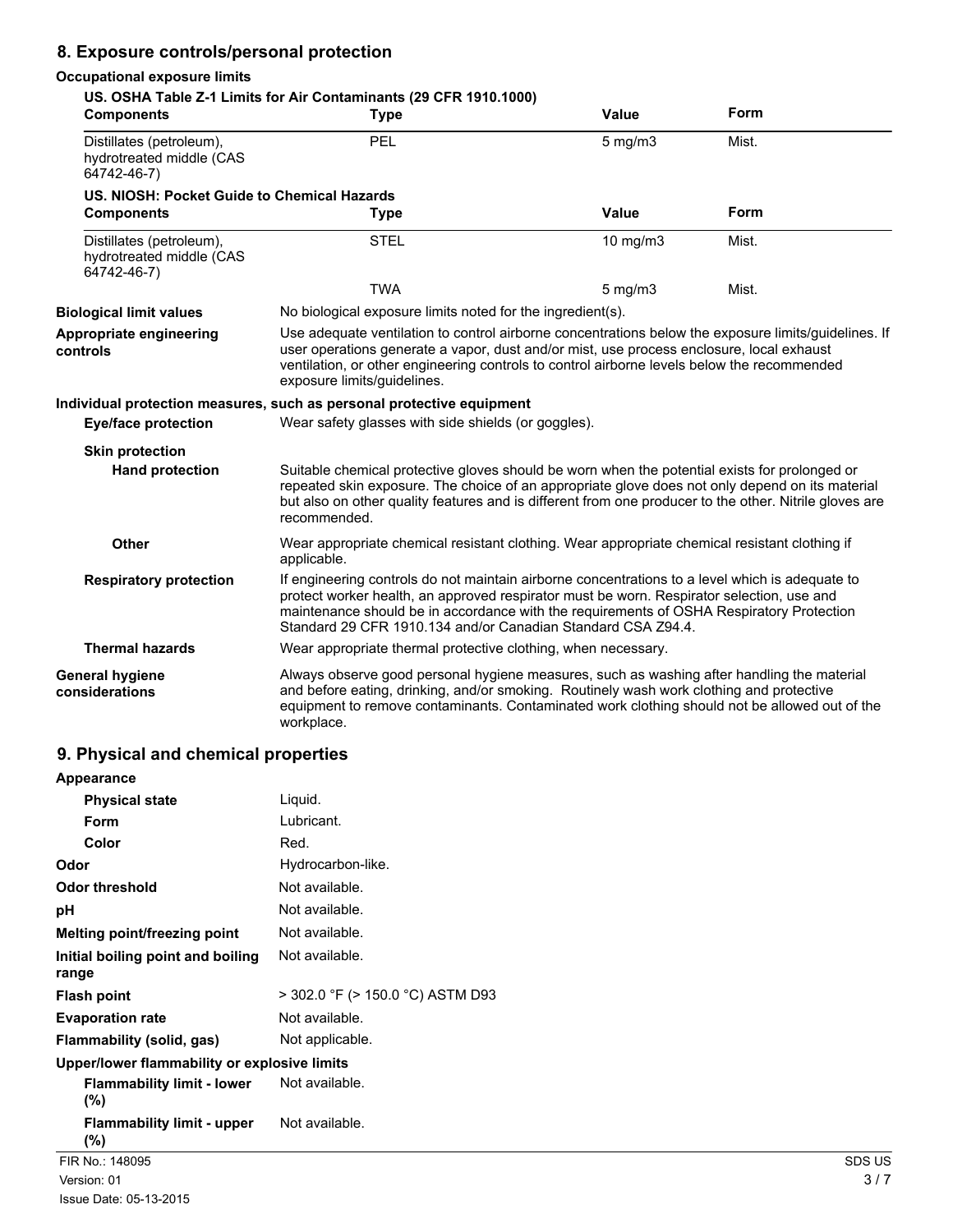| Explosive limit - lower (%)                       | Not available.     |
|---------------------------------------------------|--------------------|
| Explosive limit - upper (%)                       | Not available.     |
| Vapor pressure                                    | < 1 mm Hq          |
| Vapor pressure temp.                              | 68 °F (20 °C)      |
| Vapor density                                     | $> 1$ (AIR=1)      |
| <b>Relative density</b>                           | $0.86 - 0.87$      |
| <b>Relative density temperature</b>               | 60.08 °F (15.6 °C) |
| Solubility(ies)                                   |                    |
| Solubility (water)                                | <b>NEGLIGIBLE</b>  |
| <b>Partition coefficient</b><br>(n-octanol/water) | Not available.     |
| <b>Auto-ignition temperature</b>                  | Not available.     |
| <b>Decomposition temperature</b>                  | Not available.     |
| Viscosity                                         | Not available.     |
| <b>Other information</b>                          |                    |
| <b>Kinematic viscosity</b>                        | 32 - 46 cSt        |
| <b>Kinematic viscosity</b><br>temperature         | 104 °F (40 °C)     |

## **10. Stability and reactivity**

| <b>Reactivity</b>                            | The product is stable and non-reactive under normal conditions of use, storage and transport.                                                                                      |  |  |
|----------------------------------------------|------------------------------------------------------------------------------------------------------------------------------------------------------------------------------------|--|--|
| <b>Chemical stability</b>                    | Material is stable under normal conditions.                                                                                                                                        |  |  |
| <b>Possibility of hazardous</b><br>reactions | No dangerous reaction known under conditions of normal use.                                                                                                                        |  |  |
| <b>Conditions to avoid</b>                   | Contact with incompatible materials.                                                                                                                                               |  |  |
| Incompatible materials                       | Strong oxidizing agents. Strong reducing agents.                                                                                                                                   |  |  |
| <b>Hazardous decomposition</b><br>products   | Upon decomposition, this product emits carbon monoxide, carbon dioxide and/or low molecular<br>weight hydrocarbons. Sulfur compounds. Oxides of phosphorus. Nitrogen oxides (NOx). |  |  |

## **11. Toxicological information**

#### **Information on likely routes of exposure**

| <b>Inhalation</b>                                                                  | Prolonged inhalation may be harmful. May cause irritation to the respiratory system. |  |  |
|------------------------------------------------------------------------------------|--------------------------------------------------------------------------------------|--|--|
| <b>Skin contact</b>                                                                | May cause an allergic skin reaction.                                                 |  |  |
| Eye contact                                                                        | Direct contact with eyes may cause temporary irritation.                             |  |  |
| Ingestion                                                                          | Expected to be a low ingestion hazard. May cause discomfort if swallowed.            |  |  |
| Symptoms related to the<br>physical, chemical and<br>toxicological characteristics | May cause an allergic skin reaction. Dermatitis. Rash.                               |  |  |

## **Information on toxicological effects**

|  | <b>Acute toxicity</b> |
|--|-----------------------|
|  |                       |

May cause an allergic skin reaction.

| <b>Components</b>                    | <b>Species</b>                                           | <b>Calculated/Test Results</b> |
|--------------------------------------|----------------------------------------------------------|--------------------------------|
| N-1-Naphthylaniline (CAS 90-30-2)    |                                                          |                                |
| <b>Acute</b>                         |                                                          |                                |
| Oral                                 |                                                          |                                |
| LD50                                 | Mouse                                                    | 1231 $mg/kg$                   |
|                                      | Rat                                                      | 1625 mg/kg                     |
| <b>Skin corrosion/irritation</b>     | Prolonged skin contact may cause temporary irritation.   |                                |
| Serious eye damage/eye<br>irritation | Direct contact with eyes may cause temporary irritation. |                                |
| Respiratory or skin sensitization    |                                                          |                                |
| <b>Respiratory sensitization</b>     | Not a respiratory sensitizer.                            |                                |
| <b>Skin sensitization</b>            | May cause an allergic skin reaction.                     |                                |
| FIR No.: 148095                      |                                                          | SDS US                         |
| Version: 01                          |                                                          | 4/7                            |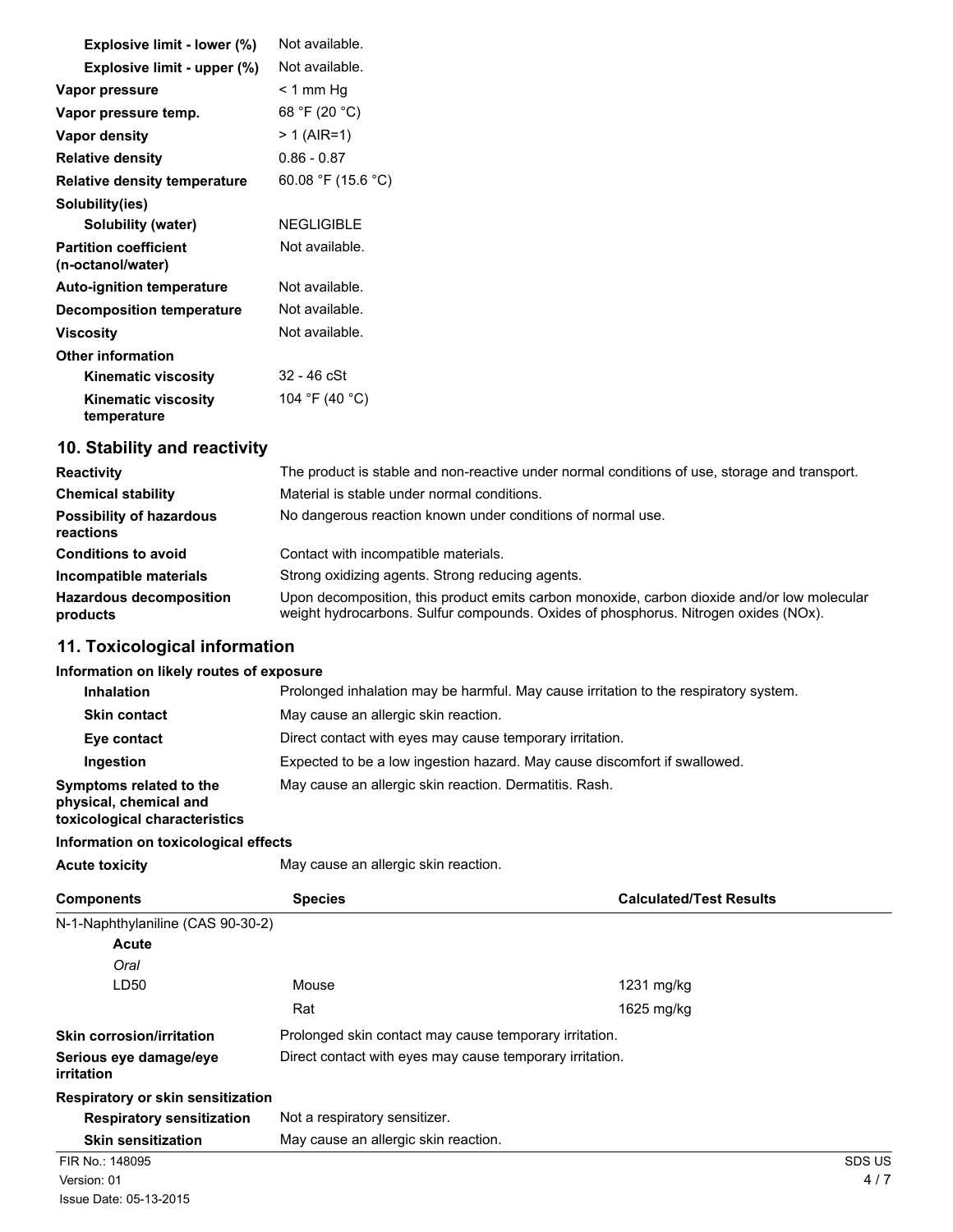| Germ cell mutagenicity                                                   | No data available to indicate product or any components present at greater than 0.1% are<br>mutagenic or genotoxic.                                                                                   |  |
|--------------------------------------------------------------------------|-------------------------------------------------------------------------------------------------------------------------------------------------------------------------------------------------------|--|
| Carcinogenicity                                                          | This product is not considered to be a carcinogen by IARC, ACGIH, NTP, or OSHA.                                                                                                                       |  |
| Not listed.                                                              | OSHA Specifically Regulated Substances (29 CFR 1910.1001-1050)                                                                                                                                        |  |
| <b>Reproductive toxicity</b>                                             | This product is not expected to cause reproductive or developmental effects.                                                                                                                          |  |
| Specific target organ toxicity -<br>single exposure                      | Not classified.                                                                                                                                                                                       |  |
| Specific target organ toxicity -<br>repeated exposure                    | Not classified.                                                                                                                                                                                       |  |
| <b>Aspiration hazard</b>                                                 | Not an aspiration hazard.                                                                                                                                                                             |  |
| <b>Chronic effects</b>                                                   | Prolonged inhalation may be harmful.                                                                                                                                                                  |  |
| 12. Ecological information                                               |                                                                                                                                                                                                       |  |
| <b>Ecotoxicity</b>                                                       | The product is not classified as environmentally hazardous. However, this does not exclude the<br>possibility that large or frequent spills can have a harmful or damaging effect on the environment. |  |
| Persistence and degradability                                            | No data is available on the degradability of this product.                                                                                                                                            |  |
| <b>Bioaccumulative potential</b>                                         |                                                                                                                                                                                                       |  |
| Partition coefficient n-octanol / water (log Kow)<br>N-1-Naphthylaniline | 4.2                                                                                                                                                                                                   |  |
| <b>Mobility in soil</b>                                                  | No data available.                                                                                                                                                                                    |  |
| Other adverse effects                                                    | No other adverse environmental effects (e.g. ozone depletion, photochemical ozone creation<br>potential, endocrine disruption, global warming potential) are expected from this component.            |  |

#### **13. Disposal considerations**

| <b>Disposal instructions</b>             | Collect and reclaim or dispose in sealed containers at licensed waste disposal site. Dispose of<br>contents/container in accordance with local/regional/national/international regulations.                            |  |
|------------------------------------------|------------------------------------------------------------------------------------------------------------------------------------------------------------------------------------------------------------------------|--|
| Local disposal regulations               | Dispose in accordance with all applicable regulations.                                                                                                                                                                 |  |
| Hazardous waste code                     | The waste code should be assigned in discussion between the user, the producer and the waste<br>disposal company.                                                                                                      |  |
| Waste from residues / unused<br>products | Dispose of in accordance with local regulations. Empty containers or liners may retain some<br>product residues. This material and its container must be disposed of in a safe manner (see:<br>Disposal instructions). |  |
| Contaminated packaging                   | Empty containers should be taken to an approved waste handling site for recycling or disposal.<br>Since emptied containers may retain product residue, follow label warnings even after container is<br>emptied.       |  |

#### **14. Transport information**

#### **DOT**

#### **<Unspecified>**

Not regulated as dangerous goods.

#### **IATA**

#### **<Unspecified>**

Not regulated as dangerous goods.

#### **IMDG**

#### **<Unspecified>**

Not regulated as dangerous goods.

#### **Transport in bulk according to** Not established. **Annex II of MARPOL 73/78 and the IBC Code**

### **15. Regulatory information**

**US federal regulations** This product is a "Hazardous Chemical" as defined by the OSHA Hazard Communication Standard, 29 CFR 1910.1200.

#### **TSCA Section 12(b) Export Notification (40 CFR 707, Subpt. D)**

Not regulated.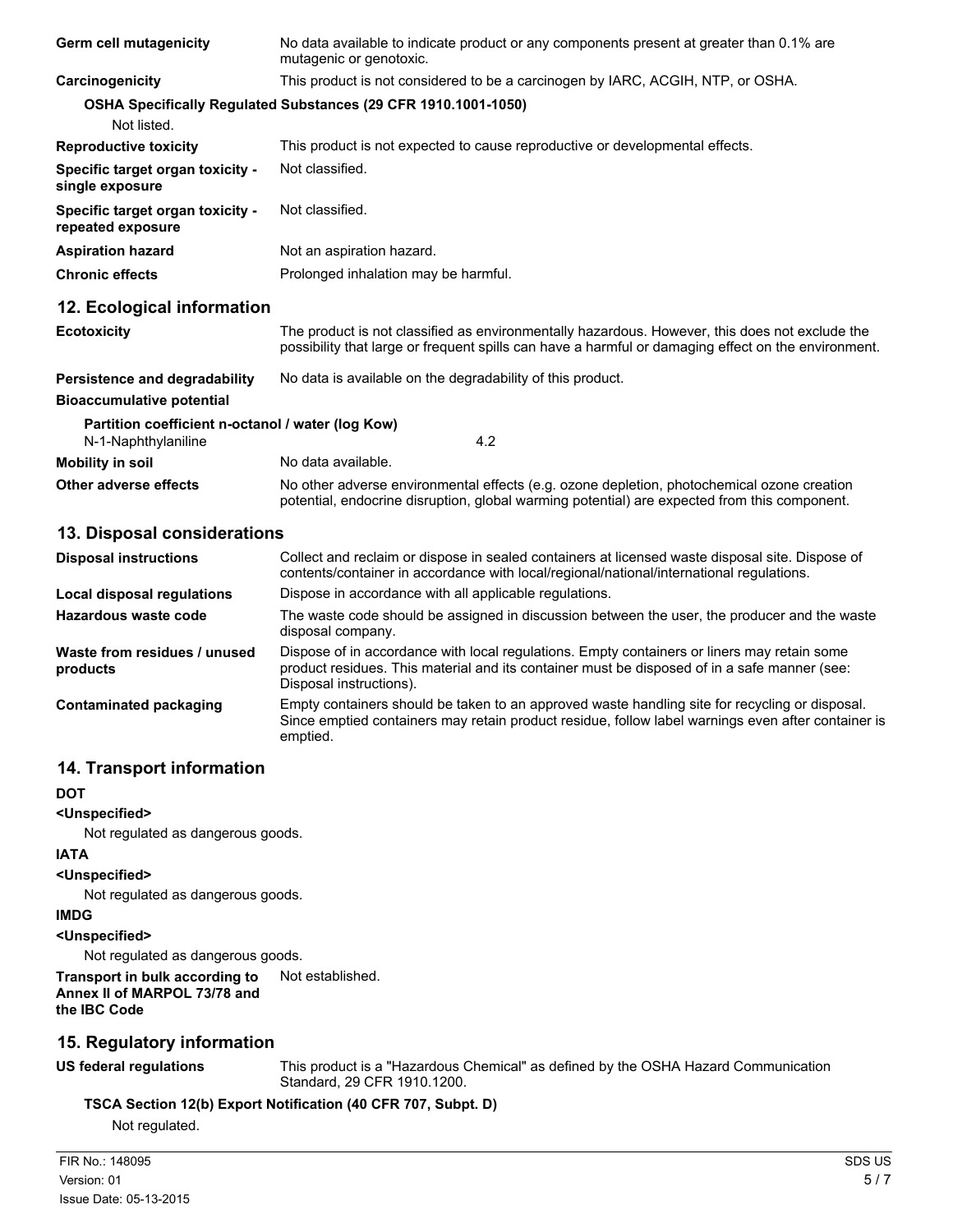|                                                       | <b>CERCLA Hazardous Substance List (40 CFR 302.4)</b>                                                                   |
|-------------------------------------------------------|-------------------------------------------------------------------------------------------------------------------------|
| Not listed.                                           | <b>SARA 304 Emergency release notification</b>                                                                          |
| Not regulated.                                        |                                                                                                                         |
|                                                       | OSHA Specifically Regulated Substances (29 CFR 1910.1001-1050)                                                          |
| Not listed.                                           |                                                                                                                         |
|                                                       | Superfund Amendments and Reauthorization Act of 1986 (SARA)                                                             |
| <b>Hazard categories</b>                              | Immediate Hazard - Yes<br>Delayed Hazard - No<br>Fire Hazard - No<br>Pressure Hazard - No<br>Reactivity Hazard - No     |
| Not listed.                                           | <b>SARA 302 Extremely hazardous substance</b>                                                                           |
| SARA 311/312 Hazardous<br>chemical                    | No.                                                                                                                     |
| SARA 313 (TRI reporting)<br>Not regulated.            |                                                                                                                         |
| Other federal regulations                             |                                                                                                                         |
|                                                       | Clean Air Act (CAA) Section 112 Hazardous Air Pollutants (HAPs) List                                                    |
| Not regulated.<br>Not regulated.                      | Clean Air Act (CAA) Section 112(r) Accidental Release Prevention (40 CFR 68.130)                                        |
| <b>Safe Drinking Water Act</b><br>(SDWA)              | Not regulated.                                                                                                          |
| <b>US state regulations</b>                           |                                                                                                                         |
|                                                       | US. California Controlled Substances. CA Department of Justice (California Health and Safety Code Section 11100)        |
| Not listed.<br>US. Massachusetts RTK - Substance List |                                                                                                                         |
|                                                       | Distillates (petroleum), hydrotreated middle (CAS 64742-46-7)                                                           |
|                                                       | US. New Jersey Worker and Community Right-to-Know Act                                                                   |
| Not listed.                                           | US. Pennsylvania Worker and Community Right-to-Know Law                                                                 |
|                                                       | Distillates (petroleum), hydrotreated middle (CAS 64742-46-7)                                                           |
| <b>US. Rhode Island RTK</b>                           |                                                                                                                         |
| Not regulated.                                        |                                                                                                                         |
| US. California Proposition 65<br>harm.                | WARNING: This product contains a chemical known to the State of California to cause birth defects or other reproductive |
| <b>International Inventories</b>                      |                                                                                                                         |
|                                                       |                                                                                                                         |
|                                                       | All components are listed or are exempt from listing on the Toxic Substances Control Act Inventory.                     |
|                                                       |                                                                                                                         |

## **16. Other information, including date of preparation or last revision**

| <b>Issue date</b>               | 05-13-2015                                           |
|---------------------------------|------------------------------------------------------|
| <b>Version #</b>                | 01                                                   |
| <b>HMIS<sup>®</sup></b> ratings | Health: $2$<br>Flammability: 1<br>Physical hazard: 0 |
| <b>NFPA ratings</b>             | Health: 2<br>Flammability: 1<br>Instability: 0       |